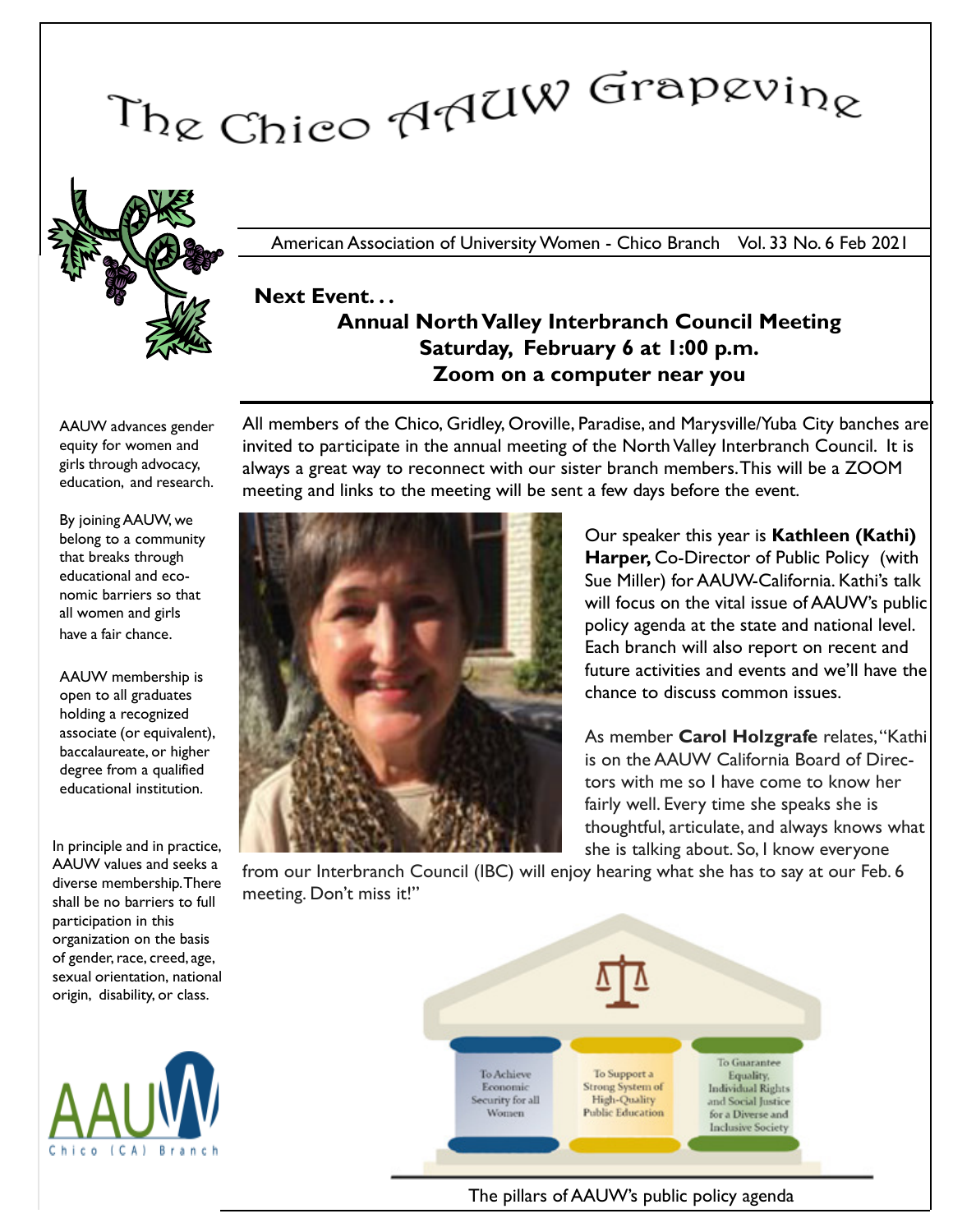## President's Corner

#### Branch Officers

President - Jan Britton Membership - Mary Huntsinger Betty Lusina Finance - Marilyn Myrick Secretary - Adele Arnold Newsletter Editor - Jana Lawton Public Policy - Carol Holzgrafe Tech Trek Coordinator - Joan Cleveland Technology - Helen Gesick Historian - Barbara Paige



We have swept through January already. How amazing is that! And we have had our first board meeting of the year. I am eager to share with you what we discussed and where we are moving on many issues.

We have exciting news about Tech Trek 2021. We are sending the girls we selected for 2020 to this year's virtual camp. These young women were unable to attend the Tech Trek camp at UC, Davis due to COVID-19. If we decided to select new girls for 2021, teachers would have to take time to give us the names and information about possible candidates for 2021.These educators are already overwhelmed with the many challenges of this year's online classes. We also would have to conduct all the interviews on Zoom, which is less helpful than in-person meetings. The Trekkers we selected in 2020 can now be considered for camp counselor positions when they are in high school. You have to be enrolled in a camp in junior high to be considered for the counselor jobs. We are proud of our 2020 Trekkers and look forward to finally sending these girls to a virtual camp. This year the Zoom camp cost will be \$400 instead of the \$900 required to cover the cost of staying at Davis.

We also voted to consider setting up an AAUW scholarship for either a new or reentry student at Chico State. Our Scholarship Committee has not worked directly with Chico State before. Our local scholarships are handled though the Chico Community Scholarship Association. As such, they select local high school seniors (and not reentry students), who can choose to attend a college anywhere in the country. With CSUC we can award reentry scholarships and support our local university. This allows us to have closer ties with CSUC, especially if we are also able to establish an AAUW student branch at CSUC in the fall. As we develop this plan, we will keep you informed

On Saturday, February 6, Kathi Harper will be the guest speaker on Zoom at the Interbranch Council Meeting. Kathi Harper is state co-chair of the AAUW's Public Policy Committee. The committee works as a non-partisan group in order to advance our mission for pay equity, voting rights, paid sick leave, and other important AAUW priorities. Find out how public policy works for these goals and what it entails to be a committee member. It should be exciting. Look for an email invitation a few days before the event so you can participate in this important meeting.

#### Jan Britton, Chico AAUW branch president

#### MEETINGS TO COME . . .

**Saturday February 20 at 3 p.m.** - meet Deanna Schwab of Safe Space on our branch Zoom meeting. Schwab works tirelessly for Chico's homeless population along with our own Nancy Wirtz. Homelessness is a huge problem in our community, and this will be an important meeting to discuss this issue. You will receive an invite soon.

March - Get out your hiking shoes and your binoculars and head for Bidwell Park to see local birds in their habitat. Liam Huber will take us on a tour of lower Bidwell Park. He is an expert on local birds and will help us identify them by sight and sound while he explains differences in nest building and other habitat issues. Date to be announced with a back-up date in case of rain.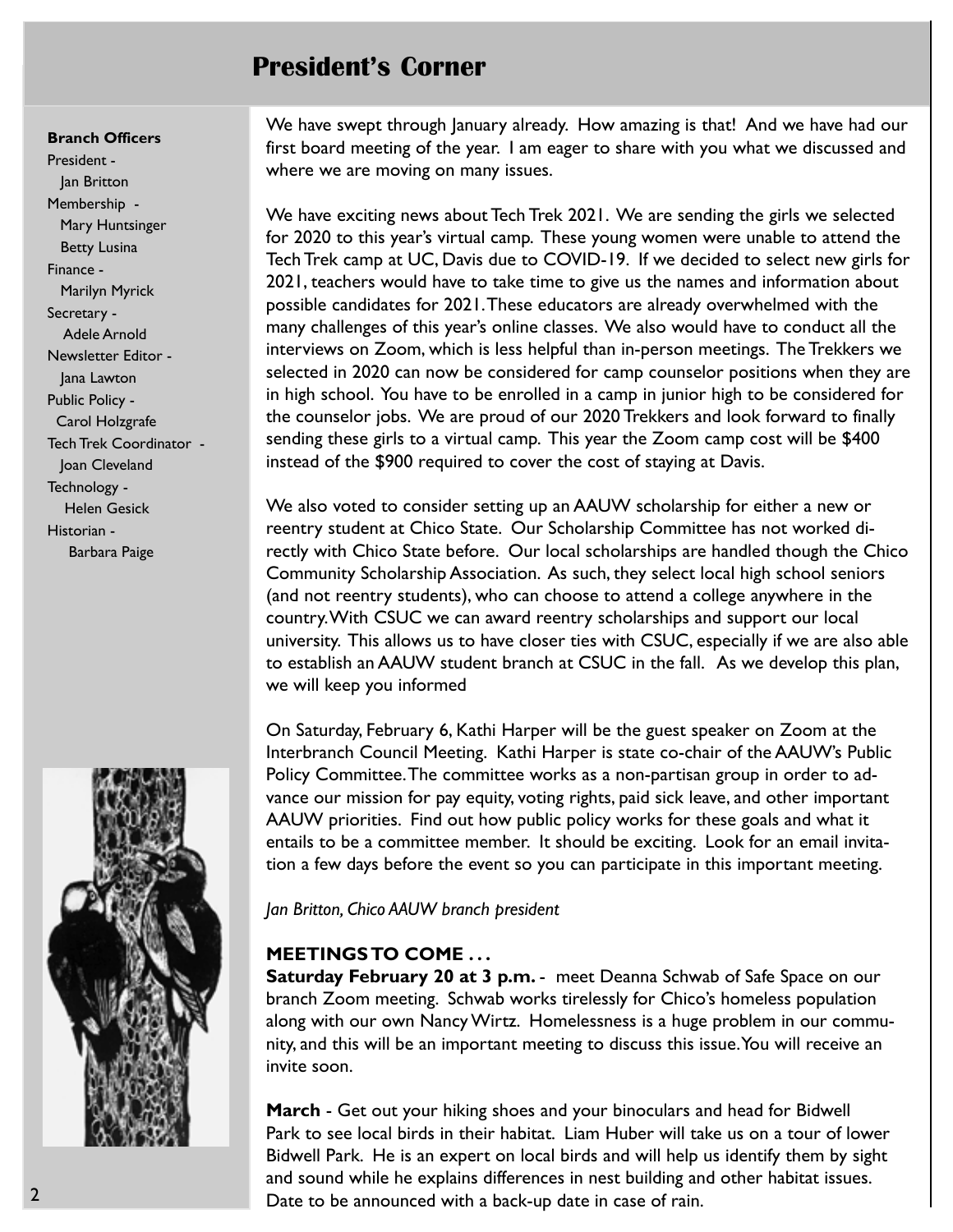## Branch News and Notes



### A Conversation About Diversity

The National and State AAUW Associations have always encouraged branches to find ways to invite more diversity into their organizations. In Chico, we have a very diverse community, and yet our Branch doesn't reflect this reality very well. Our Board of Directors recently discussed the idea of having an informal 'Conversation About Diversity' focus group to begin the discussion about how we might reach out in our area to attract and invite women from the many ethnic and racial backgrounds represented in our area. This will be an informal group just to get the ideas flowing. AAUW has DEI (Diversity, Equity and Inclusion) resources to help Branches in this endeavor that we can peruse.

If you would like to be part of this informal focus group, contact Kathy Sweet at kathylsweet@gmail.com or by phone at 256-603-4993, and we will make a plan to get together in whatever way we can.

#### A Message from Catalyst

We are honored and in awe of how you all came together to provide gifts and holiday cheer to families in our housing programs this year. Your commitment to bring joy to these families shined through with every gift that was turned in.When we followed up with each parent they also expressed so much appreciation and shared that they truly didn't think Christmas would've been filled with gifts had it not been for your generosity. Everyone at the American Association of University Women has our gratitude for all their support and for helping us fulfill Christmas wishes for survivors and their families. We can't wait to work together next holiday season!

Carolina Cruz and Natalie Calcutta and All Your friends at Catalyst Domestic Violence Services

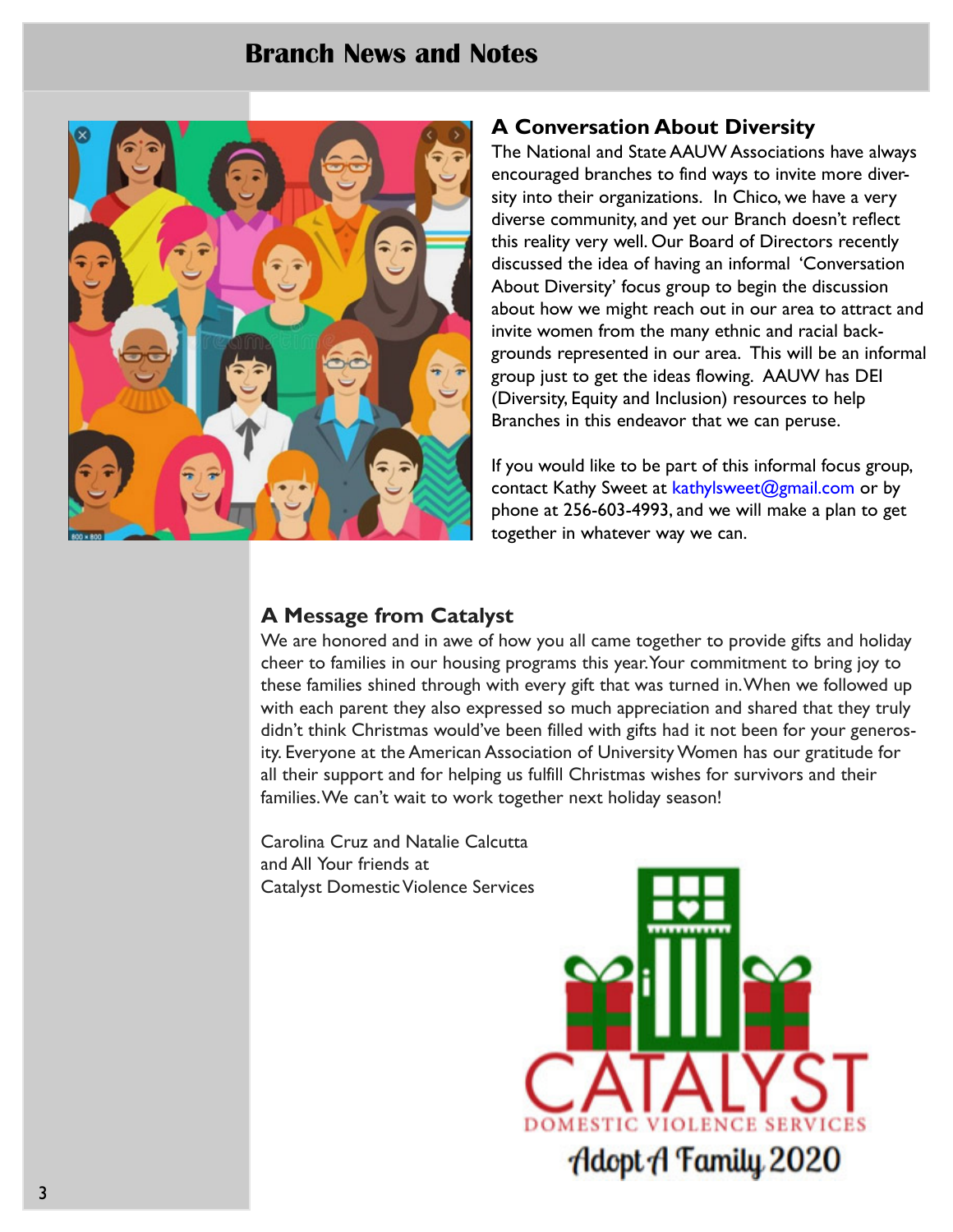## Branch News and Notes continued



## Self-Inventory: A Learning Experience and Success Story

Last December over 20 AAUW Chico branch members completed a self-inventory regarding their lives since the onset of the pandemic. They reported significant behavioral changes in areas such as exercise, communication with loved ones, and time spent on self-improvement. Many reported a decline in spending, fewer appointments, and cancellation of travel plans. Expressions of gratitude for life and family and of distress over distance from family were especially poignant.

On the upside, some of us have begun new explorations and activities. Examples include educational endeavors, gardening, knitting, and investigation of family ancestry. Congratulations go out to Pam Bodnar who had the highest number of "Xs" on her inventory and included several additional items about her pandemic experiences!

The Scholarship Committee sends thanks to everyone who participated in the inventory and to all AAUW Chico members who made contributions to the Scholarship Fund recently. You donated over \$4,000! The branch plans to award four \$3,000 scholarships to graduating 2021 seniors in May. Ours is a special group of individuals, committed to the importance of education and support of Chico's young women in their post-secondary educational endeavors.



Kathy Sweet would like to bring this item to your attention: on PBS's The American Experience there is an amazing story about Elizabeth Smith Friedman, a woman who changed the course of WWI and WWII, and who wrote the book on codebreaking. The title is The Codebreaker and it's a fascinating story of one woman's unsung contribution to history. Her story was classified until recently but now can be told. I know everyone will find it worth their time!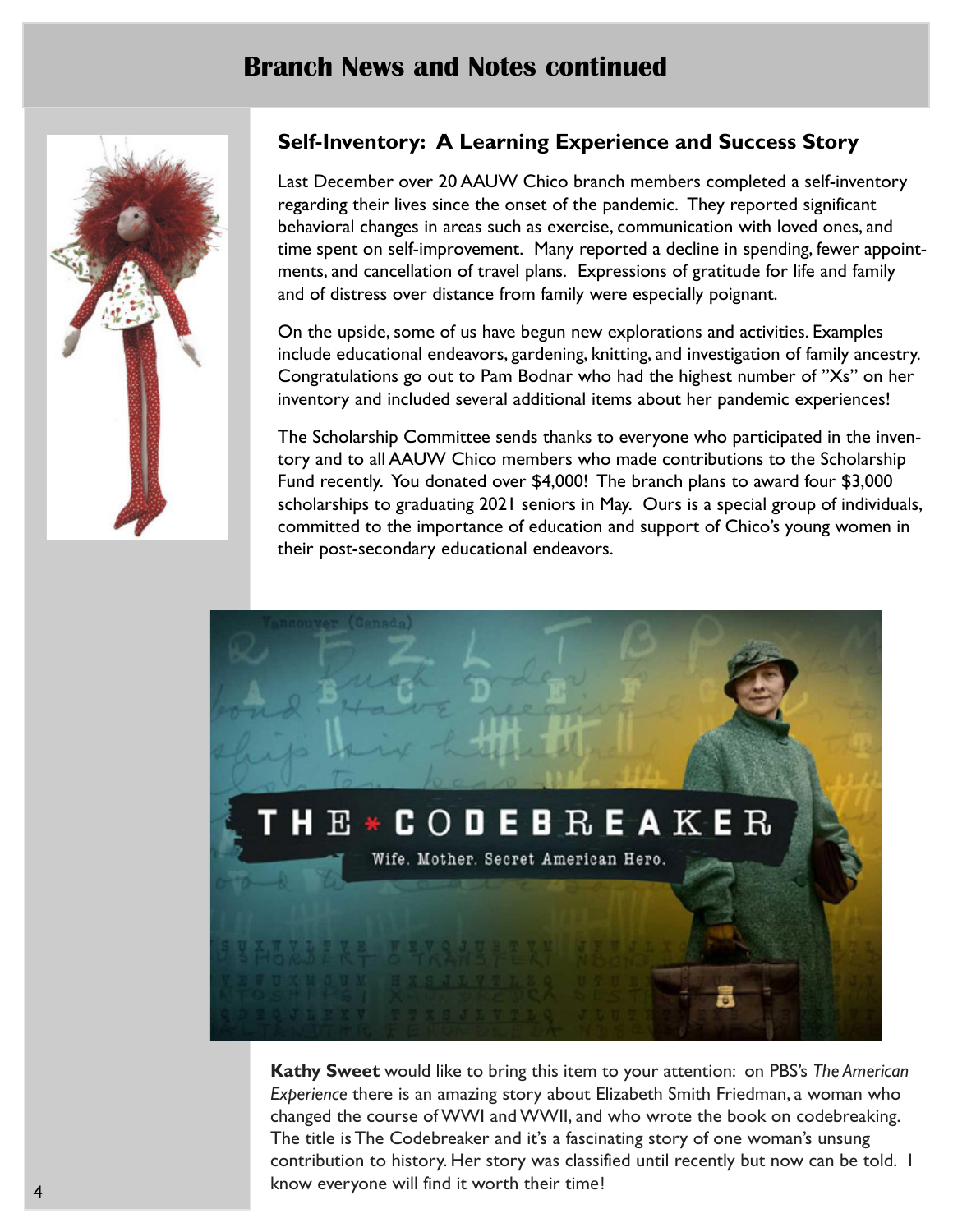## Branch News and Notes continued

Don't miss the upcoming AAUW CA webinar called "She Who Thrives, Survives" to be aired live on Wednesday, February 24 at 7 p.m.The 90 minute production will cover secrets of successful branches: how they do it and why. Besides being informative, it should be fun. I know because I am a contributor and am working on the planning with my good friend, Sharyn Siebert.As members you should receive an emailed invitation to register. But you can also ask me for the registration link. Past webinars can be watched now. Just go to aauw-ca.org, put webinars in the search box, and select the same in the box to the right. Carol Holzgrafe, AAUW-CA, Branch Assistance



AAUW Trivia Mania Continues A die hard group of trivia maniacs wants to continue our monthly game. Any and all newcomers are welcome. Contact Marilyn Myrick (530) 520-1543 to sign up and pay your \$10 fee for the next session. Join us on Febuary 21 at 3 p.m. for a challenging 3-round game of Trivial Pursuit. Assignment to teams is random to keep things competitive but fun.



If you have never participated in a Zoom meeting, the Nonfiction Book Discussion Group has shared this screen shot of their recent meeting so you can get a sense of what it might be like. In a small group, like an interest section, all members can see and hear one another and carry on a reasonable conversation. There are invariably a few technical glitches to overcome but it has proven to be a boon to the ability to function during the pandemic when be cannot meet in person. If you haven't already done so, we hope you will consider joining in our Zoom branch meetings or sitting in on an interest section discussion. Call Jan Britton if you need help in making that first move to Zooming.

The CHICO GRAPE-VINE is published by the Chico Branch of AAUW. Items for inclusion can be mailed to Jana Lawton, newsletter editor, 1112 Bidwell Avenue, Chico, CA 95926 or e-mailed to jdlawton72@gmail.com (preferred)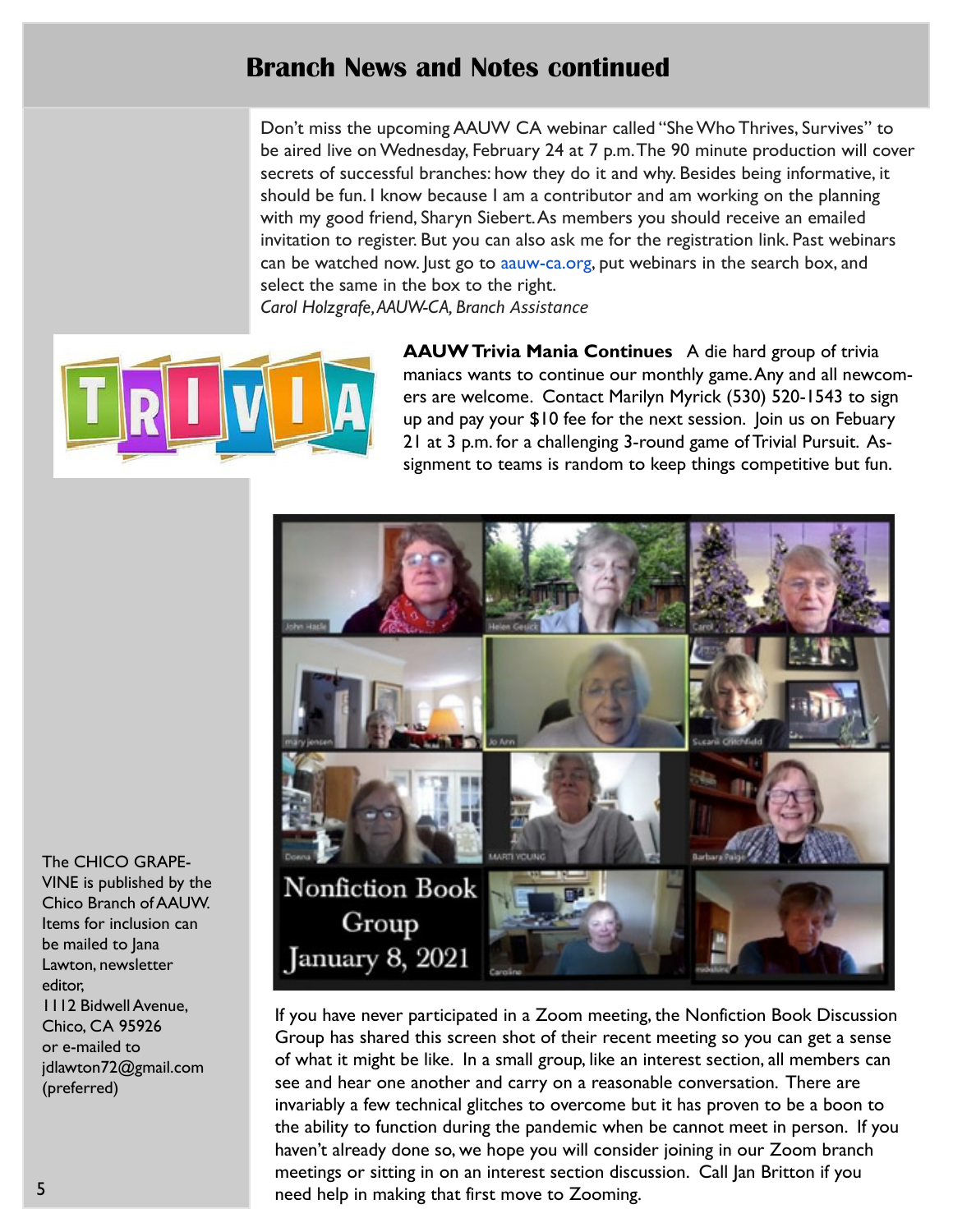## News from National

#### Your Decision to make in April

The Association (national AAUW) will again be putting the proposition to members that we eliminate the requirement of having a college degree to join our organization. Here are arguments I've heard from National AAUW about removing the membership requirement for degrees, plus some cons that I've consistently heard from current members.

One argument against removing the traditional educational requirement: It is a happy event to find a group of "like-minded" women with whom we can socialize and work for common interests such as equity, education, health issues, and more. Many members, are used to this social environment and find that it has worked well for themselves and AAUW in general.

However, much has changed in women's lives in recent years. AAUW must have new and younger members to replace those who are no longer active for one reason or other and to infuse new energy into our branches and communities. We need people who can take over for branch board officers who have taken on the mantle of leadership over and over again. Fresh faces, fresh ideas and enthusiasm have proven to be critical in keeping our California branches going. (Plus, Tech Trek!) They are the future as those of us from earlier generations were when we joined (and often still are). We must attract these younger women (and men too).

BUT, what about the proposed membership requirement, allowing anyone to join who wants to, no matter what their educational background is? The young are often put off and even offended by our remaining an 'exclusive' organization. Many companies and foundations will not grant funding to AAUW because of this excluding requirement and this has become a serious problem. So, do we hold to the old and comfortable ways – or do we change a bit, look to the future, and welcome every woman or man who wants to work with us to support the AAUW way?

A final word: as I said when the IRS insisted, in the mid-1980s, that we admit men as members:"No one will join us who is not interested in the same things we are." What do we have to lose? We need these people. Let's meet the future with open arms and make an even larger effect on the world! When the time comes in April, as much as I value the way we have been, I will vote for the way we will be in the future.

#### Carol Holzgrafe, Public Policy, Chico and Paradise; Director, AAUW California

And For Your Further Consideration ... I agree with Carol's points and would like to add the following: Kim Churches (AAUW's CEO) has also pointed out that there is very unlikely to be an influx of new (previously unqualified) members if and when AAUW drops the degree requirement.That has not happened after previous rule changes. But it will remove a discriminatory condition that discourages women who might otherwise join AAUW, but who do not want to belong to an organization that excludes women based on a lack of the educational opportunities others have had.This stance seems particularly out of place since AAUW stands for educational opportunities for all women.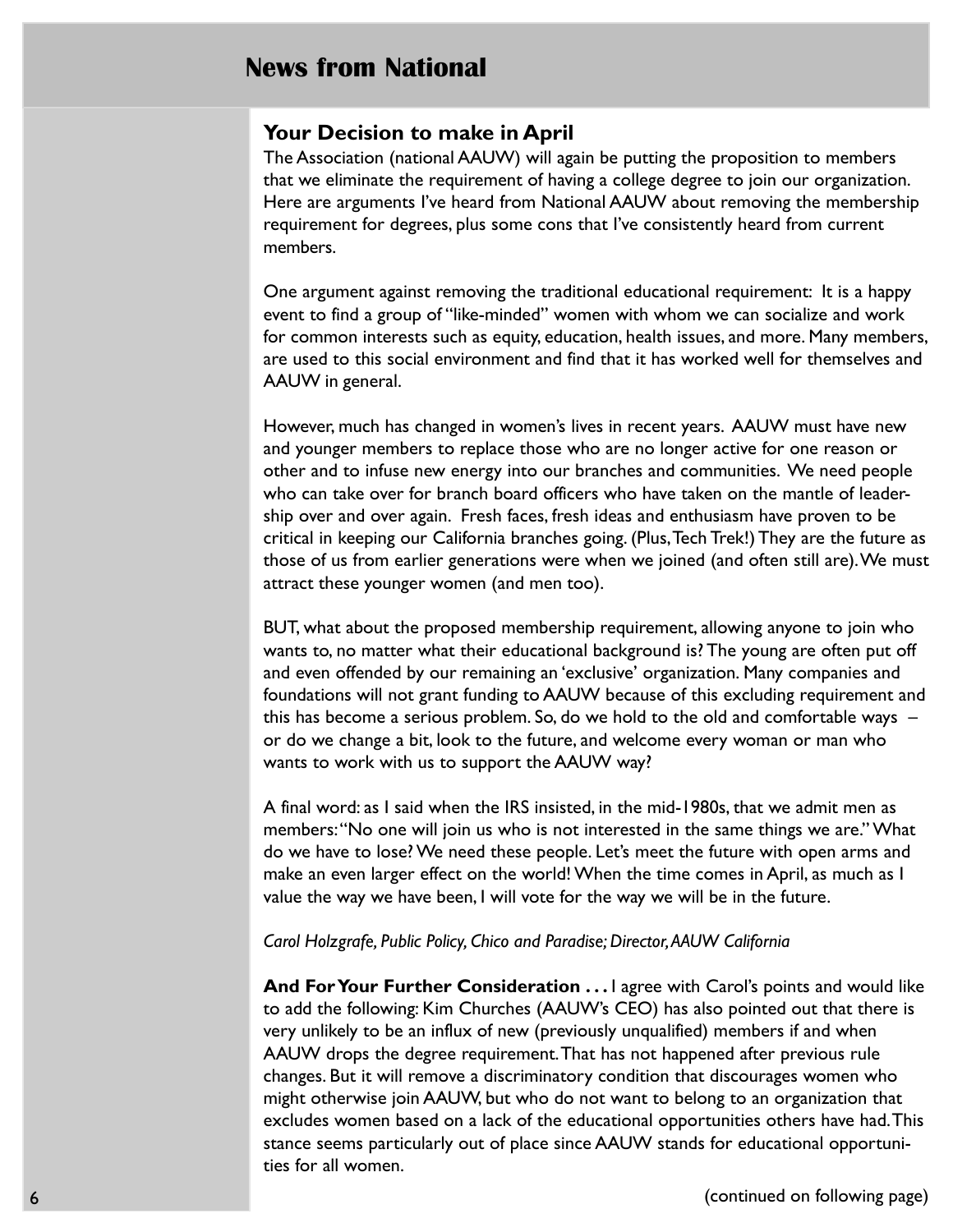## News from National and AAUW-CA

There was a time when women may have considered it a source of pride and achievement to join AAUW. Nowadays there are many worthwhile organizations who pursue goals of equity for women, and we need to compete for members.Also, it will make it easier (and less embarrassing) to approach potential new members, since we will not have to figure out or ask if they have a college degree. I too plan to vote for dropping the college degree requirement.

Satsie Veith, President/Facilitator Paradise; member Chico

#### WHEN WILL THE GENDER PAY GAP BE CLOSED? **2**069? 2369? 2451?

How long will it take? What can we do to make it happen sooner rather than later? These are questions that AAUW has been grappling with for decades. As we mark Equal Pay Day on March 31<sup>st</sup>, perhaps there is hope that we can make progress in decreasing the gender pay gap in 2021, given a new administration that is committed to social justice and leveling the growing disparity between the haves and haves not. We also now have women in the highest echelons of national leadership; and as we all know, when women are in charge, things get done!

According to the 2020 update to AAUW's The Simple Truth, it will take white women until the year 2069 to achieve parity with men based on the projected earnings ratio compiled between 1988-2019. For women of color the numbers are even worse. Black women will have to wait until the year  $2369 - 350$  years – as their earnings ratio has only advanced a mere 7% from 1988-2019. And Latinas find themselves in an even worse scenario as their earnings ratio has only increased 4% from 51% to 55% during this period of time, projecting their year of parity to 2451!

The reasons for these disparities in the gender wage gap are known – and understanding what's causing the problem is the first step to meeting it head on. Members are urged to read the summary of The Simple Truth update on our National website which lays out the problem, its causes and solutions.

AAUW is leading the charge to effectuate change and you are part of the solution with the work your branches undertake on behalf of women and girls.The more we educate ourselves and others about the scope of this gender wage gap with programs like Start Smart, Work Smart, or the National Conference for College Women Student Leaders, the more we chip away at the disparity. What is your branch doing to make a difference in the Gender Pay Gap? Let us know what creative ideas you have come up with to spread the word in these days of social distancing, we'll share them on the web (send to publicpolicy@aauw-ca.org).

Ginny Hatfield,AAUW California Public Policy Committee